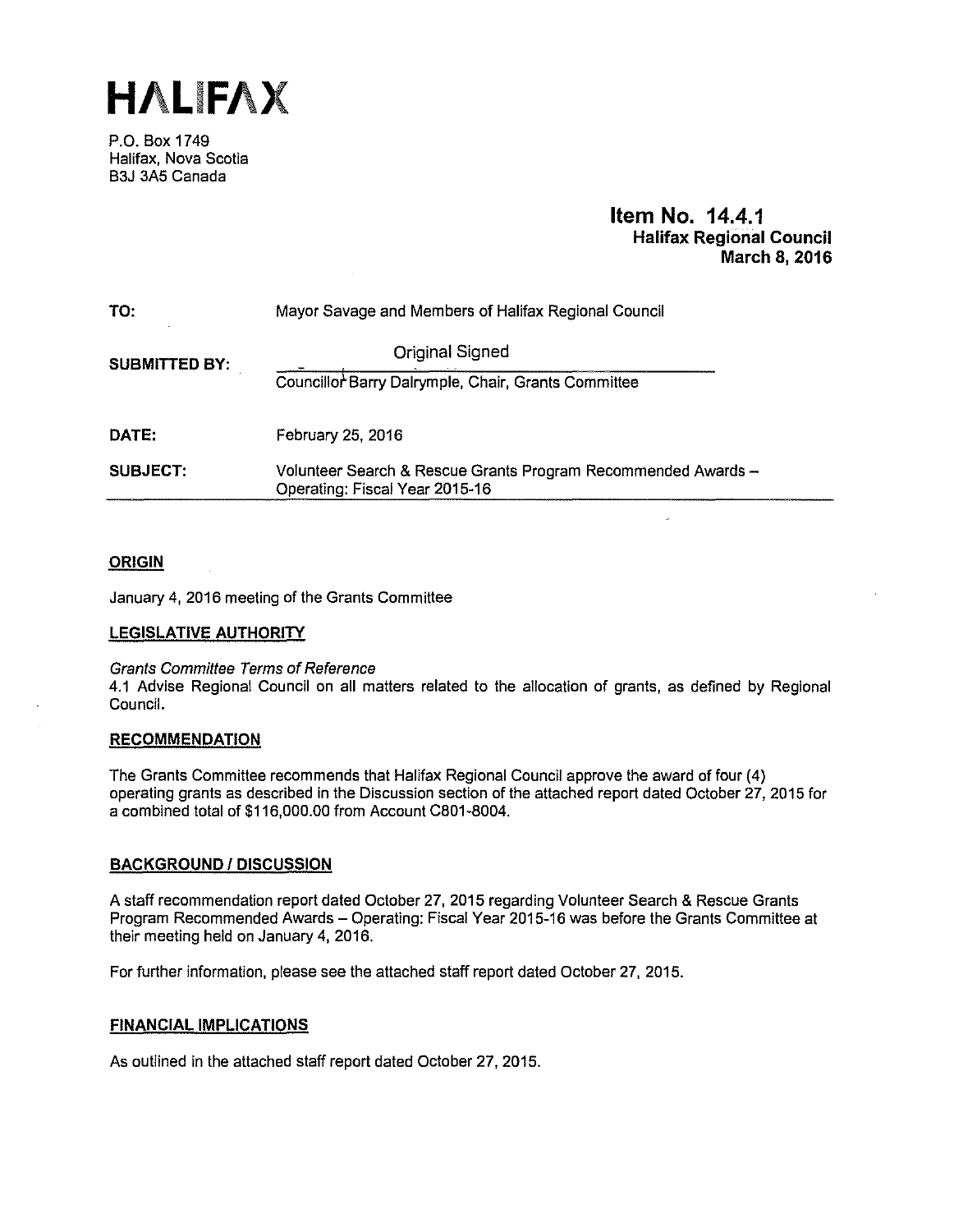### **COMMUNITY ENGAGEMENT**

All meetings of the Grants Committee are open the public. The agenda and reports are provided on the HRM website in advance of the meeting.

## **ENVIRONMENTAL IMPLICATIONS**

None identified.

# **ALTERNATIVES**

The Grants Committee did not identify any alternatives.

### **ATTACHMENTS**

Attachment 1 - Staff report dated October 27, 2015.

A copy of this report can be obtained online at http://www.halifax.ca/council/agendasc/cagenda.php then choose the appropriate meeting date, or by contacting the Office of the Municipal Clerk at 902.490.4210, or Fax 902.490.4208.

Report Prepared by: Cathy Collett, Legislative Assistant, 902.490.6517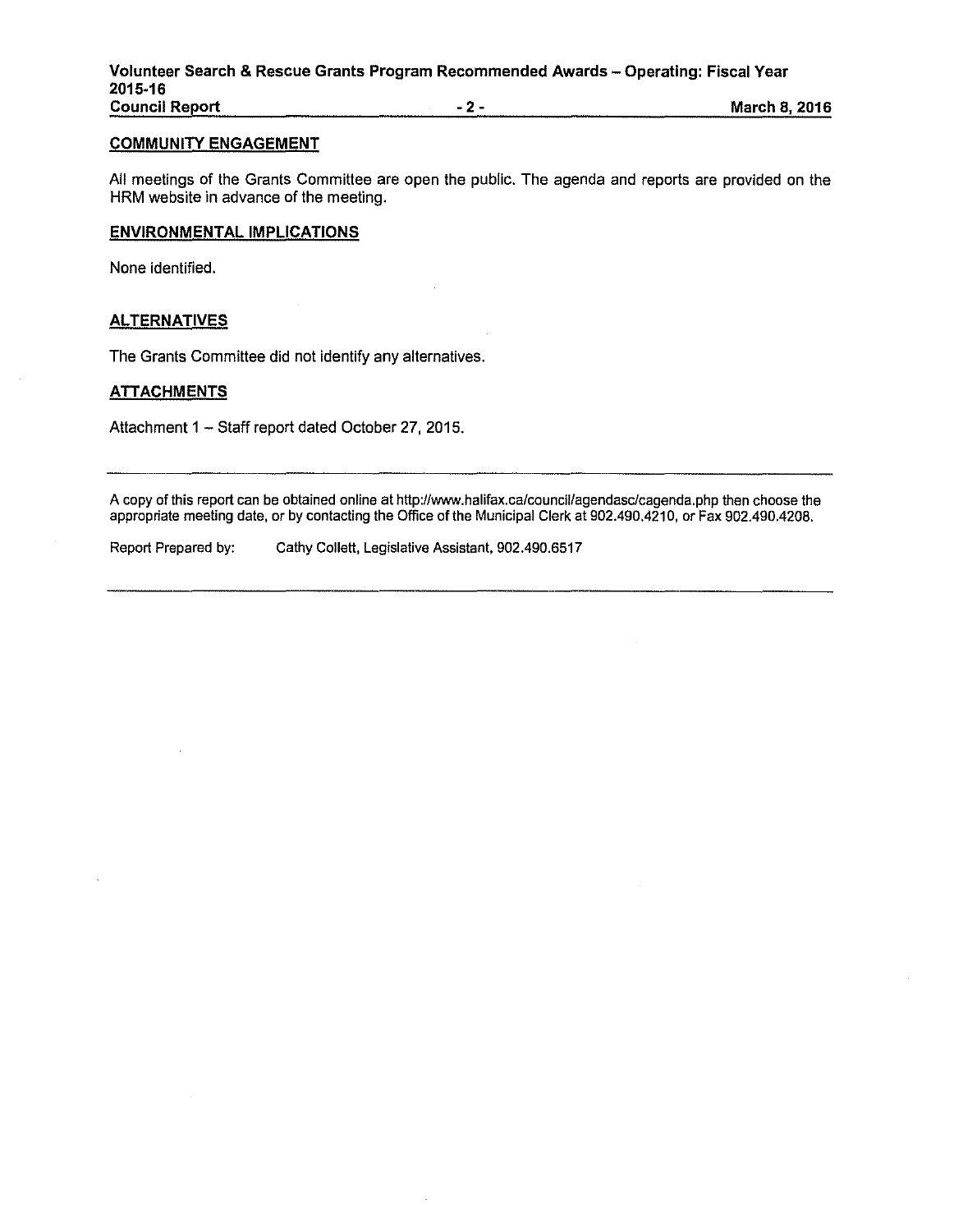

P.O. Box 1749 Halifax, Nova Scotia B3J 3A5 Canada

| TO:                  | Chair and Members of HRM Grants Committee                                                         |
|----------------------|---------------------------------------------------------------------------------------------------|
| <b>SUBMITTED BY:</b> | Original signed                                                                                   |
|                      | Chief Doug Trussler, Fire & Emergency Services                                                    |
| DATE:                | October 27, 2015                                                                                  |
| SUBJECT.             | Volunteer Search & Rescue Grants Program: Recommended Awards -<br>Operating - Fiscal Year 2015-16 |

### **ORIGIN**

February 3, 2015 - Council's approval of Administrative Order 2014-018-ADM that provides for annual operating and capital grants to recognized volunteer search and rescue organizations located within HRM.

### **LEGISLATIVE AUTHORITY**

HRM Charter (2008) s.79 (av) respecting Council's authority to award grants and contributions. Administrative Order 2014-018-ADM Respecting Grants to Volunteer Search & Rescue Organizations.

#### **RECOMMENDATION**

It Is recommended that the Grants Committee recommend Regional Council approve the award of four (4) operating grants as described in the Discussion section of this report for a combined total of \$116,000 from Account C801-8004.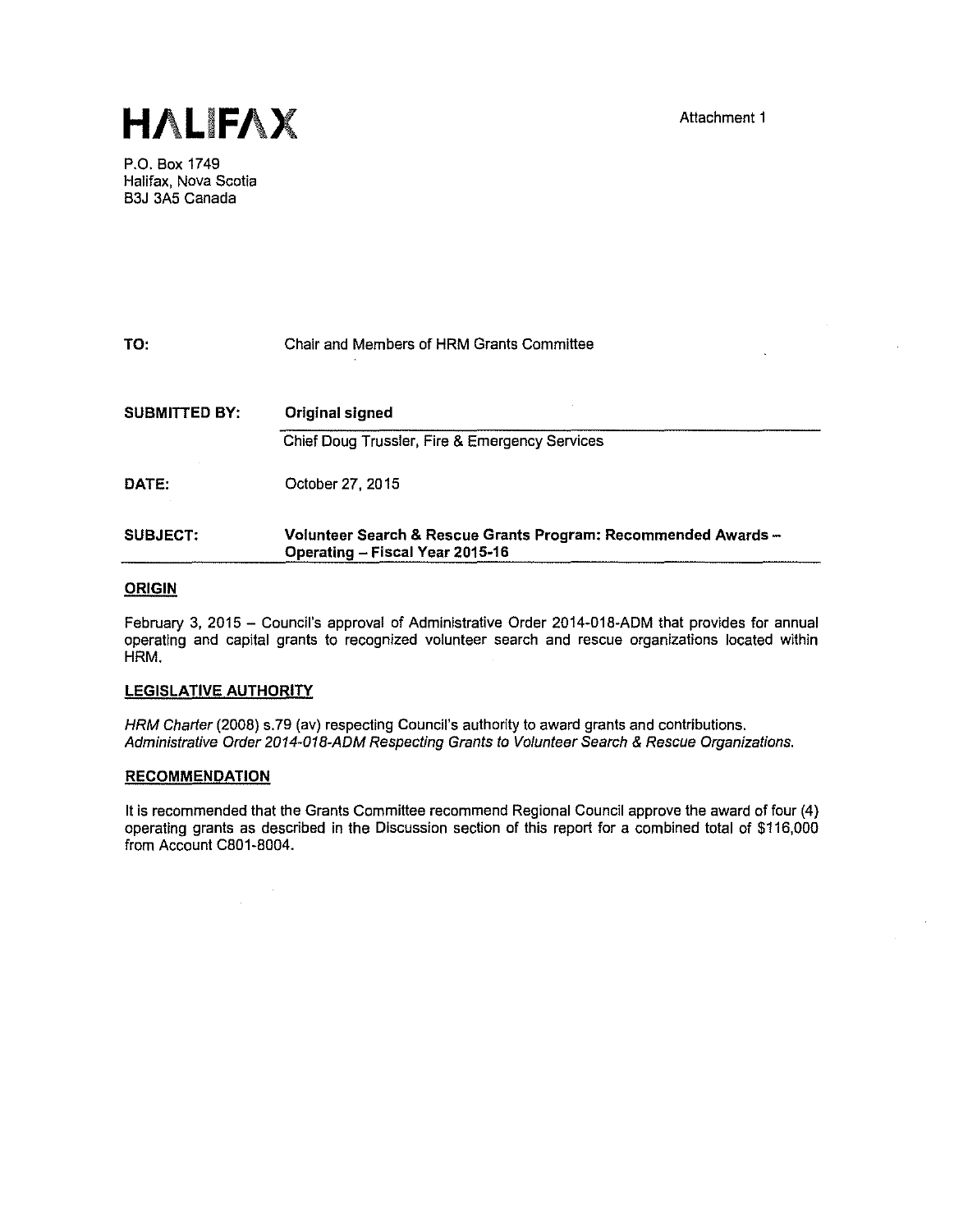### **BACKGROUND**

Volunteer ground search and rescue teams provide assistance to all three levels of government in the event of a missing person search, an evacuation, natural or man-made disaster, or evidence search. Although the four (4) organizations formally recognized by HRM are based in predominantly rural locations their service areas cover the entire region and on occasion more than one unit may be called upon to provide volunteer personnel and equipment.

Administrative Order number 2014-018-ADM was approved by Regional Council at the February 03 2015 regular Regional Council meeting. Administrative Order 2014-018-ADM allows volunteer search and rescue organizations in HRM to apply for cash grants under three funding streams:

- **1) Operating Grant:** To support general and on-going operational needs of the organization.
- 2) **Capital Grant:** to support purchase of real property, substantive structural repairs, expansion of facillty or infrastructure or purchase of specialized or safety equipment, etc.
- 3) **One-Time Special Project Grant:** which supports an extra-ordinary expenditure not eligible for consideration as a recurring operation cost or a capital grant.

Joint Emergency Management (JEM) ieams were created by Halifax EMO to increase community resiliency and are not incorporated non-profit organizations or societies. Goods and services acquired in support of these volunteer groups are procured by Fire & Emergency Services and the assets are owned by HRM. In 2015, an amount of \$5,500 has been allocated for the purchase of equipment and supplies for Joint Emergency Management Teams (JEM).

### **DISCUSSION**

In 2014, due to the timing of policy the program's budget allocation was distributed equally among the four eligible applicants on an interim basis only. In 2015, the value of a proposed operating grant is based on the average of 3 years actual expenditures for core operating expenses<sup>1</sup>. Any balance remaining may be allocated to project-specific capital grants.

| Table 1. Proposed Operating Grant - 2015 |                       |                                     |  |
|------------------------------------------|-----------------------|-------------------------------------|--|
| <b>Organization</b>                      | <b>Proposed Award</b> | <b>Status</b>                       |  |
| Eastern Shore Ground Search & Rescue     | \$29,100              | Registered charity. Property owner. |  |
| Halifax Regional Search & Rescue Team    | \$42,500              | Registered charity.                 |  |
|                                          |                       | Property owner.                     |  |
| Musquodoboit Valley Ground Search &      | \$15,300              | Society.                            |  |
| Rescue Team                              |                       | Occupant of HRM property.           |  |
| Sheet Harbour Ground Search & Rescue     | \$29,100              | Society.                            |  |
| Team                                     |                       | HRM land lease for garage.          |  |
| <b>TOTAL</b>                             | \$116,000             |                                     |  |

To avoid duplication or overlap other sources of municipal operating assistance have also been identified as shown below in Table 2.

| Table 2. Additional Municipal Assistance - 2015 |                   |                                |                              |
|-------------------------------------------------|-------------------|--------------------------------|------------------------------|
| <b>Organization</b>                             | <b>Tax Relief</b> | $\mid$ Rent Subsidy $\acute{}$ | <b>Cother HRM Assistance</b> |
| Eastern Shore Ground Search &<br>Rescue         | \$3.427           | n/a                            | Not stated                   |

 $1$  The term "operating grant" is defined in Administrative Order 2014-018-ADM which is posted on-line at http://www.halifax.ca/legislalion/adminorders/index.php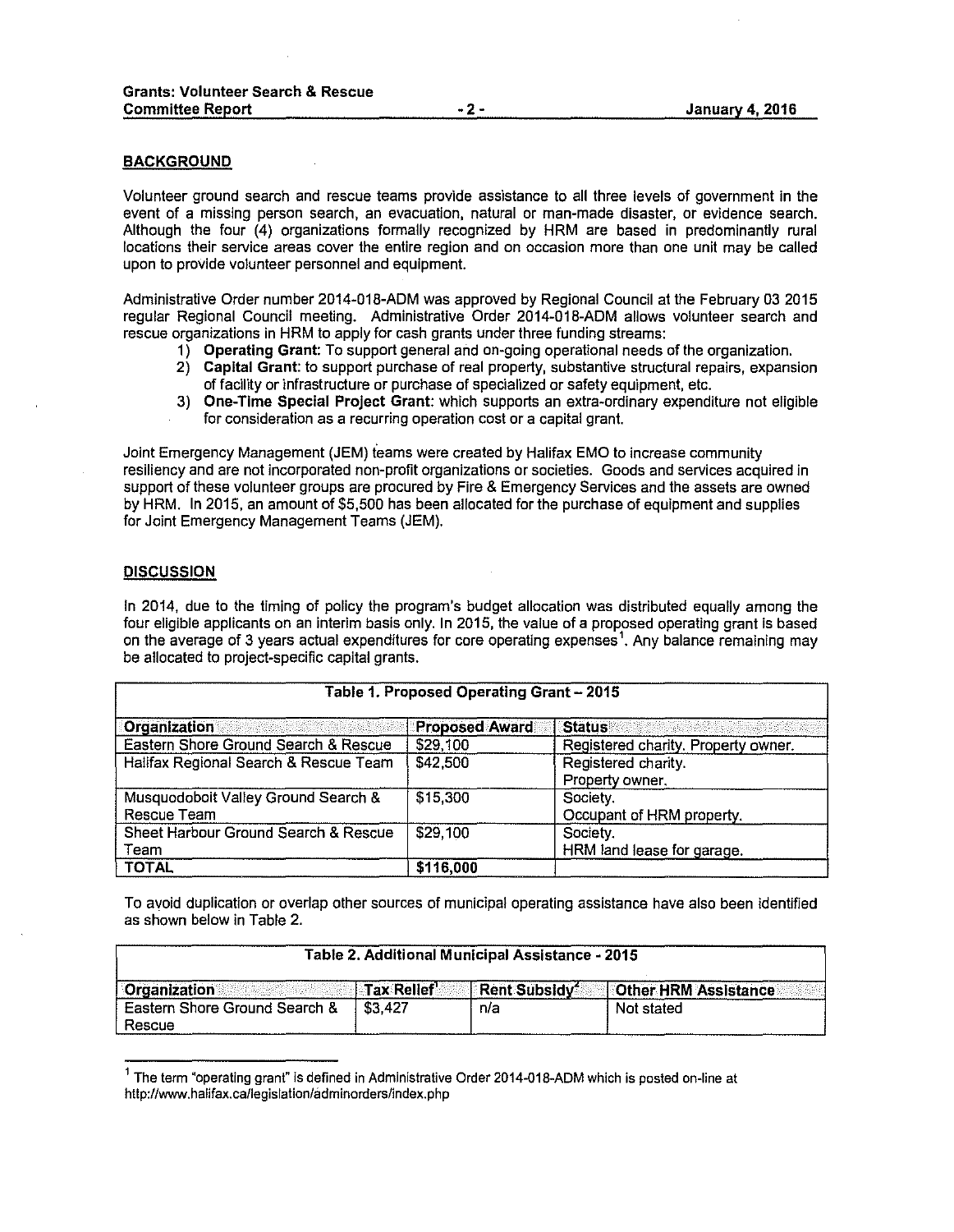| Halifax Regional Search &     | \$6,513        | n/a            | Not stated |
|-------------------------------|----------------|----------------|------------|
| Rescue Team                   |                |                |            |
| Musquodoboit Valley Ground    | Not billed for | <b>Unknown</b> | Not stated |
| Search & Rescue Team          | tax            |                |            |
| Sheet Harbour Ground Search & | Pendina        | \$419          | Not stated |
| Rescue Team                   |                |                |            |
| <b>TOTAL</b>                  | \$9,940        | \$419          | \$O        |

- **1.** Values listed are proposed awards pending Regional Council approval under Administrative Order 2014-001-ADM.
- 2. The value of "rent subsidy" is the difference between market value and actual rent paid.

### **FINANCIAL IMPLICATIONS**

In 2015, an amount of \$5,500 has been deducted from Account C801-8004 for Joint Emergency Management Teams. These volunteer groups are not registered entities: Fire & Emergency Services purchases equipment and supplies through HRM's procurement process and assets remain the property of the Municipality. Cost Centre C801 falls under the Fire and Emergency budget.

| C801-8004 Emergency Measures: Grants 2015 Budget | \$148.500      |
|--------------------------------------------------|----------------|
| Less JEM allocation                              | $($ \$5,500)   |
| Less Proposed Operating Grants (4)               | $($ \$116,000) |
| <b>Balance</b>                                   | \$27.000       |

A balance of \$27,000 represents the budget capacity for capital grants in fiscal year 2015-16.

#### **COMMUNITY ENGAGEMENT**

The Grants Committee comprises four (4) members of Council and six (6) members of the general public. The Chair shall be appointed by the Audit & Finance Standing Committee.

#### **ENVIRONMENTAL IMPLICATIONS**

None.

### **ALTERNATIVES**

The Grants Committee could overturn or amend a staff recommendation.

### **ATTACHMENTS**

None.

A copy of this report can be obtained online at http://www.halifax.ca/commcoun/index.php then choose the appropriate Community Council and meeting date, or by contacting the Office of the Municipal Clerk at 902.490.4210, or Fax 902.490.4208.

Report Prepared by: Barry Manual, EMO Coordinator, Fire & Emergency Services 902.490.4213; Peta-Jane Temple, Team Lead Grants & Contributions, Finance & ICT 902.490.5469; Peter Greechan, Community Developer Grants & Contributions, Finance & JCT; Gerard Cottreau , Financial Coordinator, Fire & Emergency Services